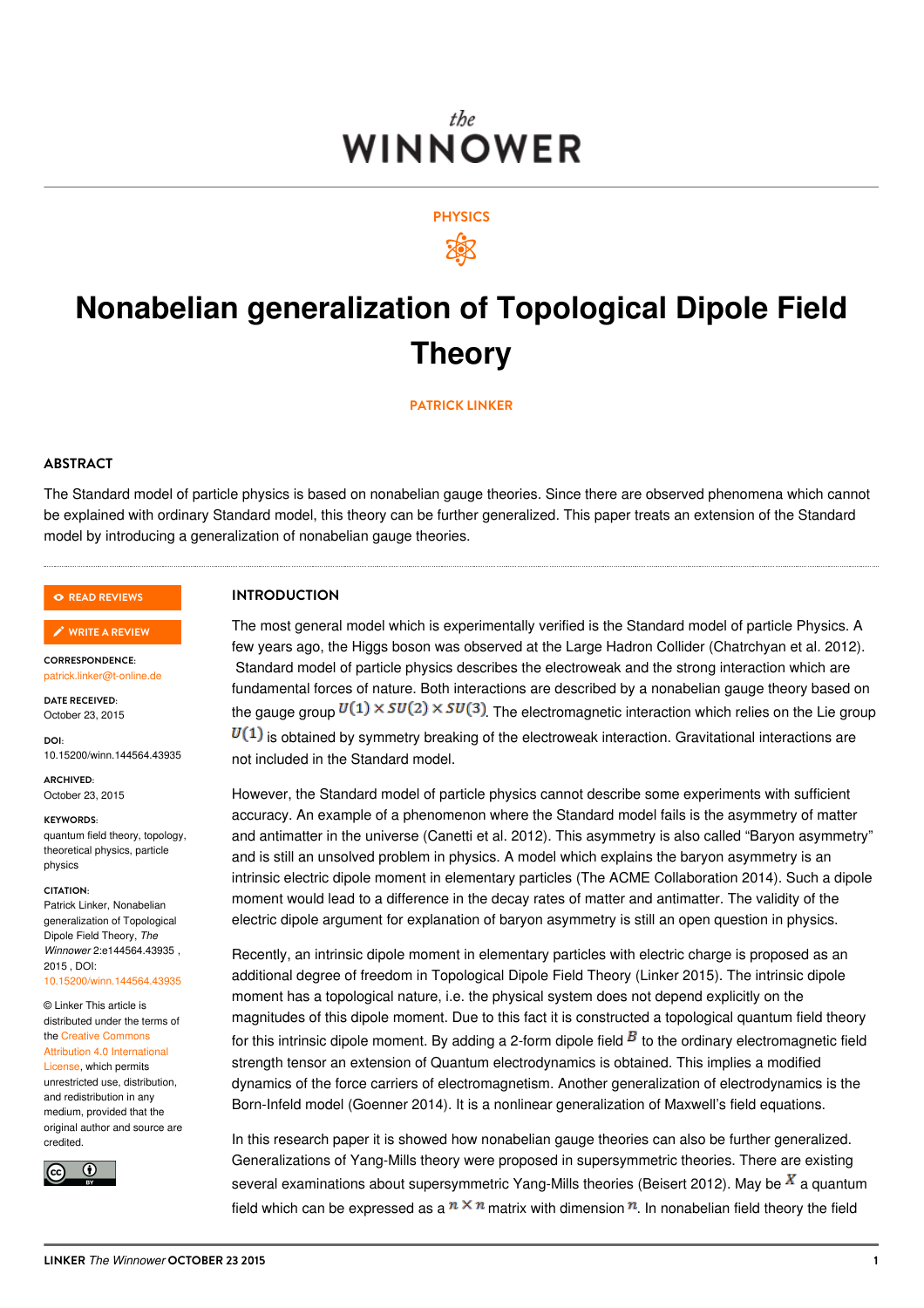

can be decomposed as

$$
X = X_{\alpha} T^{\alpha}.
$$
 (1)

Here,  $T^{\alpha}$  is the constant Lie group generator and  $^{\alpha}$  is the generator index which runs from  $1$  to  $n^2-1$ . For generator indices and spacetime indices Einstein's summation convention is used. May be  $^{\frac{1}{A}}$  the 1form gauge connection. Then the nonabelian field strength tensor  $\mathbf{F}$  is given by

$$
F = dA + gA \wedge A. \tag{2}
$$

With a coupling constant  $\mathcal G$ . This research paper shows how the field strength tensor (2) can be generalized. The generalization of the gauge field strength tensor is very similar to the generalization procedure performed in the original paper of Topological Dipole Field Theory (TDFT). It is respected the principle of gauge invariance during derivation of equations. After that, a simple computation with TDFT is shown.

#### **THEORY**

A further generalization of TDFT can be obtained in similar manner to the derivation of TDFT in the original research paper. After the derivation of nonabelian TDFT, a calculation to extended Quantum chromodynamics is performed.

#### **FORMULATION OF NONABELIAN TDFT**

A plausible generalization of the field strength tensor (2) has the following form:

$$
F = dA + gA \wedge A + B'.
$$

Here,  $B<sup>r</sup>$  is the intrinsic dipole moment corresponding to the gauge interaction. This intrinsic dipole moment satisfies  $\Delta B' = 0$  with the general Čech coboundary ma[p](https://en.wikipedia.org/wiki/%C4%8Cech_cohomology)  $\Delta$  and is an observable of the theory. This map is a gauge covariant map that satisfies  $\Delta Y \mapsto \sigma \Delta Y \sigma^{-1}$  for an arbitrary 2-form field  $Y$ . Since the field strength tensor transforms under a gauge group  $\sigma$  as  $F \mapsto \sigma F \sigma^{-1}$  it must hold the transformation rule

 $(3)$ 

$$
B' \mapsto \sigma B' \sigma^{-1}.\tag{4}
$$

Also the general dipole field  $\bar{B}$  transforms by the rule (4) under gauge transformations. Because  $\sigma$  is a local grou[p](https://en.wikipedia.org/wiki/%C4%8Cech_cohomology), the ordinary Čech coboundary map  $\delta$  has to be modified. Due to the transformation property  $A \mapsto \sigma A \sigma^{-1} + \sigma (d\sigma^{-1})$  one can construct a gauge connection  $Q$  that satisfies the gauge transformation condition  $Q \mapsto \sigma Q \sigma^{-1} + \sigma (\delta \sigma^{-1})$  It holds the relation

$$
\delta X(x) = \sum_{i=1}^{m} (-1)^{i} X(x + a_i) \approx \sum_{i=1}^{m} (-1)^{i} (X(x) + \langle \nabla X(x), a_i \rangle) \tag{5}
$$

with the number of intersecting topological bases  $m$  which surround a certain spacetime point, the spacetime point position vector  $\infty$  pointing at the intersection of all topological bases and the vector  $a_i$ which points from  $\pi$  to the intersection of  $m-1$  bases with the  $l$ -th base excluded. The vector  $a_i$  is an infinitesimal quantity. From (5) it follows that it must be: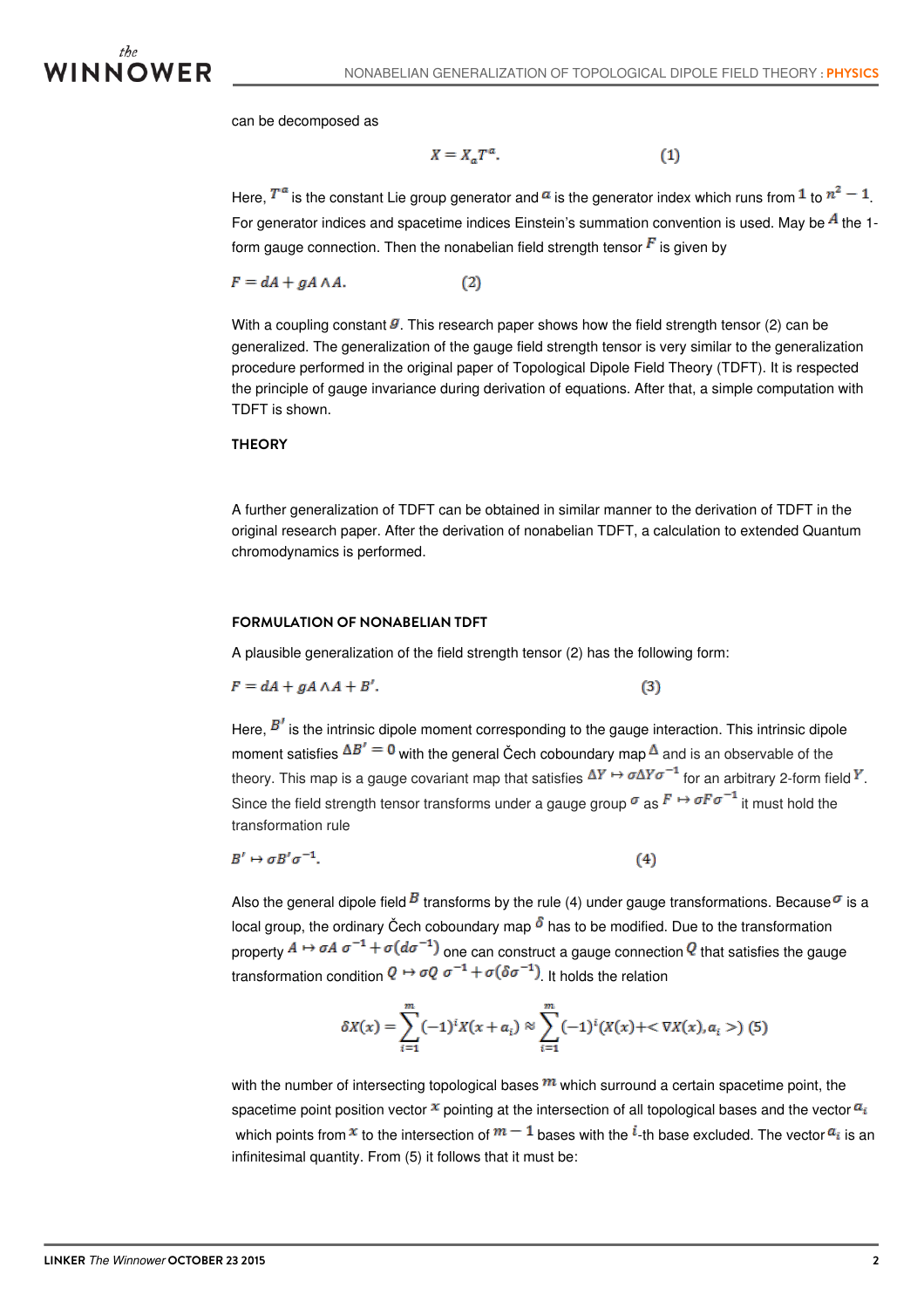# WINNOWER

$$
Q = \sum_{i=1}^{m} (-1)^{i} * (A \wedge * \alpha_{i}).
$$
 (6)

It is easy to show that the following quantity is a differential operator:

$$
\Delta X = \delta X + QX - XQ = \delta X + [Q, X]. \tag{7}
$$

Moreover, equation (7) is a proper gauge covariant derivative since the ordinary covariant derivative  $DX = dX + [A, X]$  has the property  $D(\sigma X \sigma^{-1}) = \sigma DX \sigma^{-1}$ . With above considerations, a gaugeinvariant topological action can be constructed. For abelian gauge fields, the topological term of the TDFT has the form

$$
S_{top} = \int_M (B \wedge \delta B + \lambda \delta B \wedge \delta B) \tag{8}
$$

with the Minkowski spacetime manifold  $^M$  and the Lagrange multiplier  $\lambda$ . If  $^B$  is a nonabelian field and after replacing the operator  $\delta$  with  $\Delta$ , the Lagrangian density 4-form  $L$  transforms as  $L \mapsto \sigma L \sigma^{-1}$ . Hence, the gauge-invariant topological term of TDFT in the nonabelian case reads:

$$
S_{top} = \int_M tr (B \wedge \Delta B + \lambda \Delta B \wedge \Delta B). \tag{9}
$$

Due to linearity of any differential operators and the trace, it can be shown in a similar way as in the original research paper of TDFT that (9) represents a Witten-type topological quantum field theory in the intrinsic curvature  $^B$ . Moreover, it holds the exactness condition  $\Delta^2=0$  since the operator  $\Delta$ evaluates the Čech coboundary map only in the base space  $^{M}$  of the fiber bundle that represents the nonabelian gauge theory. Equation (9) yields equation (8) if the dipole fields  $\vec{B}$  are abelian.

#### **PERTURBATIVE CALCULATION WITH TDFT**

To evaluate the integral

$$
s = \int d[A]d[B]d[\lambda]exp\left(i\int_M \frac{1}{4}tr(F \wedge^* F) + iS_{top}\right)
$$
\n(10)

the factor  $\exp(i \int_M F \wedge^* F)$  is expanded into Taylor series. After the Taylor expansion the general 2form field  $B$  can be decomposed into an exact term  $B<sup>t</sup>$  and into a non-exact term  $W$ , i.e.

$$
B = B' + \tag{11}
$$

with a coupling constant b such that  $d[B] = d[B']d[W]$ . Without loss of generality, the topological bases which generate the Čech coboundary are chosen such that they are absorbing local gauge transformations, i.e. it can be set  $\delta = \Delta$ . Since B runs over the fields  $B(x + a_i)$  for all  $i \in \{1, ..., m\}$ one can pick an arbitrary field  $B(x + a_i)$  for arbitrary  $i$  that is set equal to  $W$ . For matching the spacetime point where  $^B$  is defined, the field  $^W$  lies on the intersection of all topological bases. All other fields  $B(x + a_j)$  with  $i \neq j$  can be obtained by considering all possible generalized Čech cocycles. From (11) it follows  $\Delta B = b \Delta W$ , hence: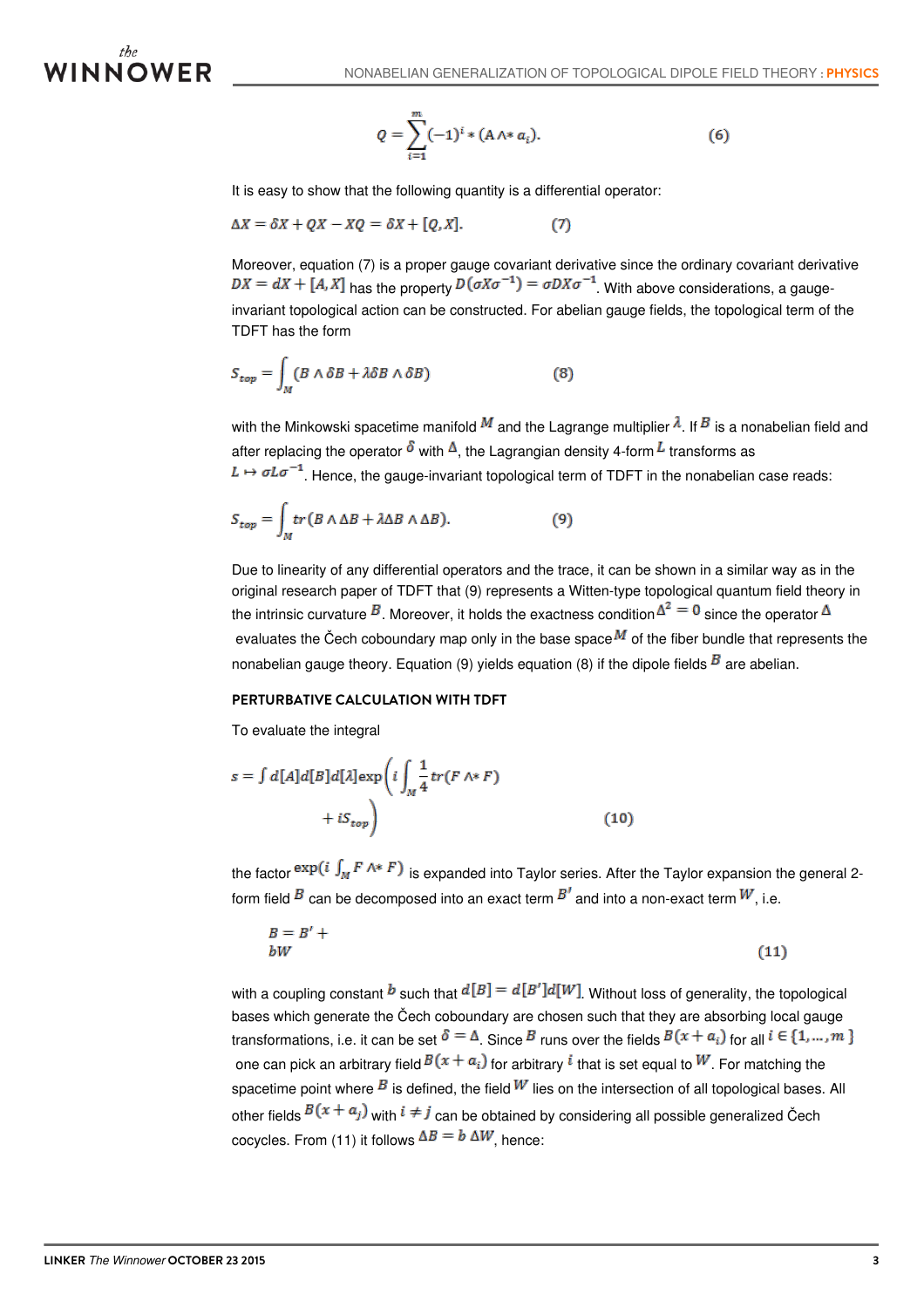# *INNOWER*

$$
S_{top} = b \int_M tr(B' \wedge \Delta W) + b^2 \int_M tr((W + \lambda \Delta W) \wedge \Delta W). \tag{12}
$$

The evaluation of the generalized coboundary map on  $W$  yields also a term  $\pm W$  and by choosing a positive sign it follows from (12) the topological action:

$$
S_{top} = b \int_M tr(B' \wedge W) + b^2 \int_M tr((\lambda + 1)W \wedge W). \tag{13}
$$

May be the incoming gauge boson fields  $\overline{A}$  fixed and  $\overline{A} \in SU(3)$ , i.e. it must not be integrated over all possible gauge connection states. Additionally it is set  $tr(T_a T_b) = \frac{1}{2} \delta_{ab}$  It is easy to show that all nonzero powers less than the fourth power which can be formed with  $B^{\prime}{}_{\mu\nu}$  are vanishing when weighted with the factor  $\exp(iS_{top})$ . Since it can be set  $\lambda + 1 \mapsto \lambda$  due to translational invariance of the integration measure one obtains:

$$
S_{top} = \frac{b}{2} \int_M d^4x \epsilon^{\mu\nu\alpha\beta} B^{\prime a}_{\mu\nu} W_{\alpha\alpha\beta} + \frac{b^2}{2} \int_M d^4x \lambda \epsilon^{\mu\nu\alpha\beta} W^{\alpha}_{\mu\nu} W_{\alpha\alpha\beta}.
$$
 (14)

When integrating over multinomials in  $B'_{\mu\nu}$  one can use the basic property  $\frac{d^n}{dx^n}\delta(x) = \frac{i^n}{2\pi}\int_{-\infty}^{\infty} dk k^n e^{ikx}$ . After this integration, the integration over  $W$  can be performed. Finally, the averaging of multinomials in  $B'_{\mu\nu}$  with weight factor  $\exp(iS_{top})$  vields a number which is independent on the choice of the topological bases which generates the Čech complex. Perturbative evaluations of (10) show that 5 boson-scattering or higher order scattering can occur. However, quantum chromodynamics is a field theory which has to be treated non-perturbative in many cases. The additional coupling constant  $^b$  is unique for every kind of gauge boson and has to be determined by experiments with particle colliders.

#### **CONCLUSIONS**

Topological Dipole Field Theory offers a higher complexity in calculations than the ordinary Standard model does. Phenomena where the ordinary Standard model fails like the baryon asymmetry can be predicted more precisely by TDFT. The main advantage of TDFT is that except the topological dipole moments no supersymmetric partners of every Standard model particle or other hypothetical concepts which require a lot of rigorous experimental verifications is introduced. More insights in phenomena in particle physics and cosmology that are still undiscovered are possible by TDFT.

### **REFERENCES**

Chatrchyan, S. et al. " Observation of a new boson at a mass of 125 GeV with the CMS experiment at the LHC." *Physics letters B*, 2012, 716 (1): 30-61. [doi:10.1016/j.physletb.2012.08.021](https://dx.doi.org/10.1016/j.physletb.2012.08.021)

Canetti, L. & Drewes, M. & Shaposhnikov, M. "Matter and Antimatter in the Universe.*" New J.Phys*, 2012, 14: 095012*.* [arXiv](https://en.wikipedia.org/wiki/ArXiv)*:*[1204.4186](https://arxiv.org/abs/1204.4186)*.* [Bibcode](https://en.wikipedia.org/wiki/Bibcode)*:*[2012NJPh...14i5012C](http://adsabs.harvard.edu/abs/2012NJPh...14i5012C)*.*

[doi](https://en.wikipedia.org/wiki/Digital_object_identifier)*:*[10.1088/1367-2630/14/9/095012](https://dx.doi.org/10.1088%2F1367-2630%2F14%2F9%2F095012)